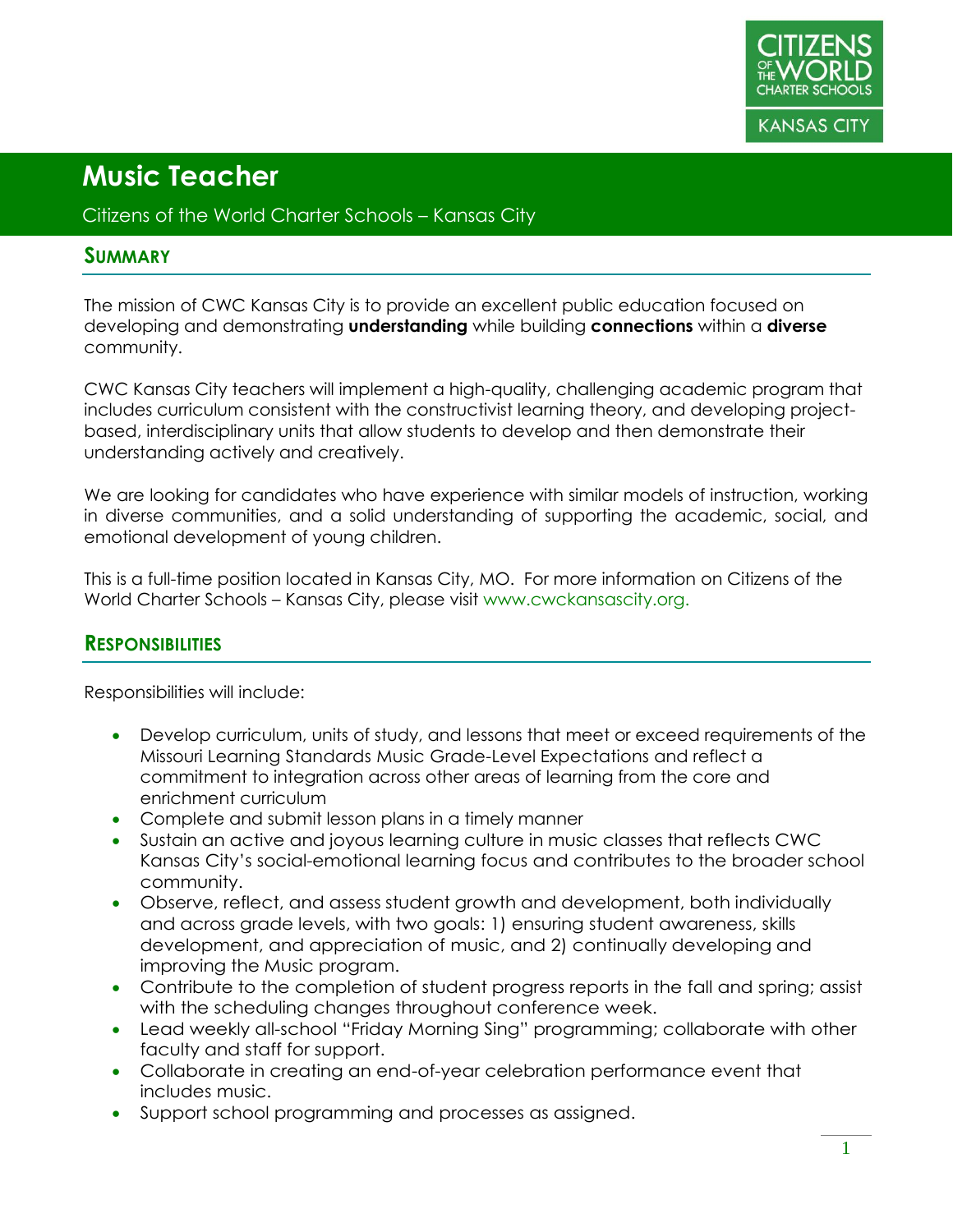

#### Citizens of the World Charter Schools – Kansas City

- Participate in professional development activities, both internal (led by the principal, lead teachers and visiting experts) and external (visiting other schools, attending conferences, and engaging in best practice sharing with others in the charter school community,etc.).
- Maintain frequent, respectful, sensitive, and effective communication with students, students' families, colleagues, and other school stakeholders.
- Demonstrate a high-level of professionalism including meeting deadlines, and commitments to self, students, and the community.

### **QUALIFICATIONS & TRAITS**

The ideal teacher will have:

- A bachelor's degree (master's preferred) and appropriate Missouri Music Teacher **Certification**
- Experience with the Orff-Schulwerk developmental approach (preferred)
- Experience working with diverse populations, including English language learners and students with special needs
- Experience organizing and managing a student-centered learning environment that includes age-appropriate, culturally-responsive management practices
- An exhibited ability to work with children in a caring and respectful manner in order to create a joyful, caring classroom environment where instructional time includes community building, conflict resolution, skill-building, and empowering students to be peacemakers and agents for positive social change
- Excellent communication/interpersonal skills as well as a desire to collaborate with colleagues to help develop a strong school community
- Willingness to explore additional school responsibilities (before/after school care and classes, committee involvement, etc.); stipends may be available for such responsibilities.
- Maturity, humility, strong work ethic, sense of humor, and a can-do attitude
- Fluency in Spanish is preferred

### **COMPENSATION & BENEFITS**

CWC Kansas City offers competitive salaries commensurate with experience and a comprehensive benefits package. CWC Kansas City is an Equal Opportunity Employer. As an organization that values diversity and aims to serve a diverse group of students, we work to reflect this diversity in our staff as well.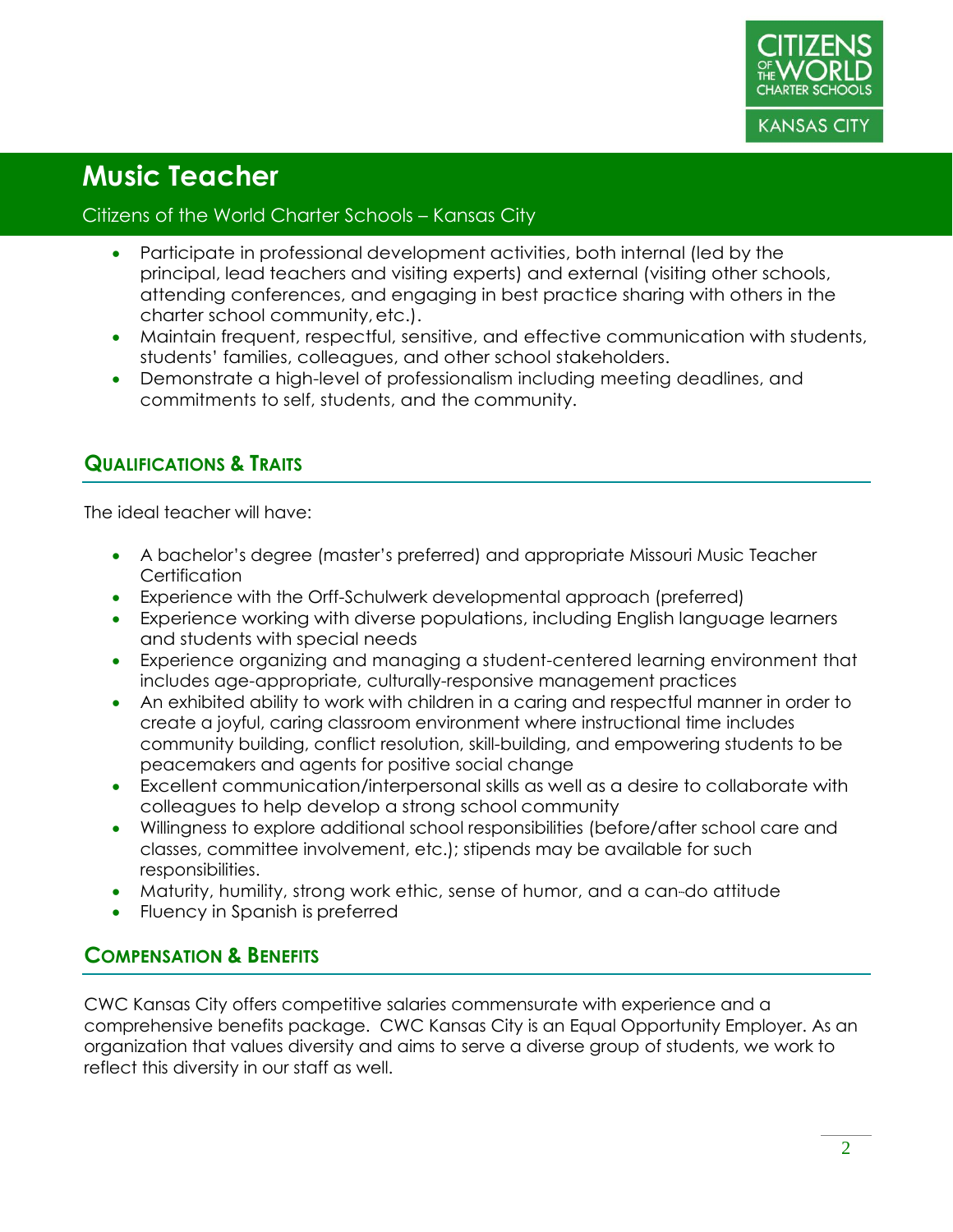

Citizens of the World Charter Schools – Kansas City

### **CONTACT**

Please apply online through the BambooHR Application Portal on our website at www.cwckansascity.org/employment. No phone calls, please.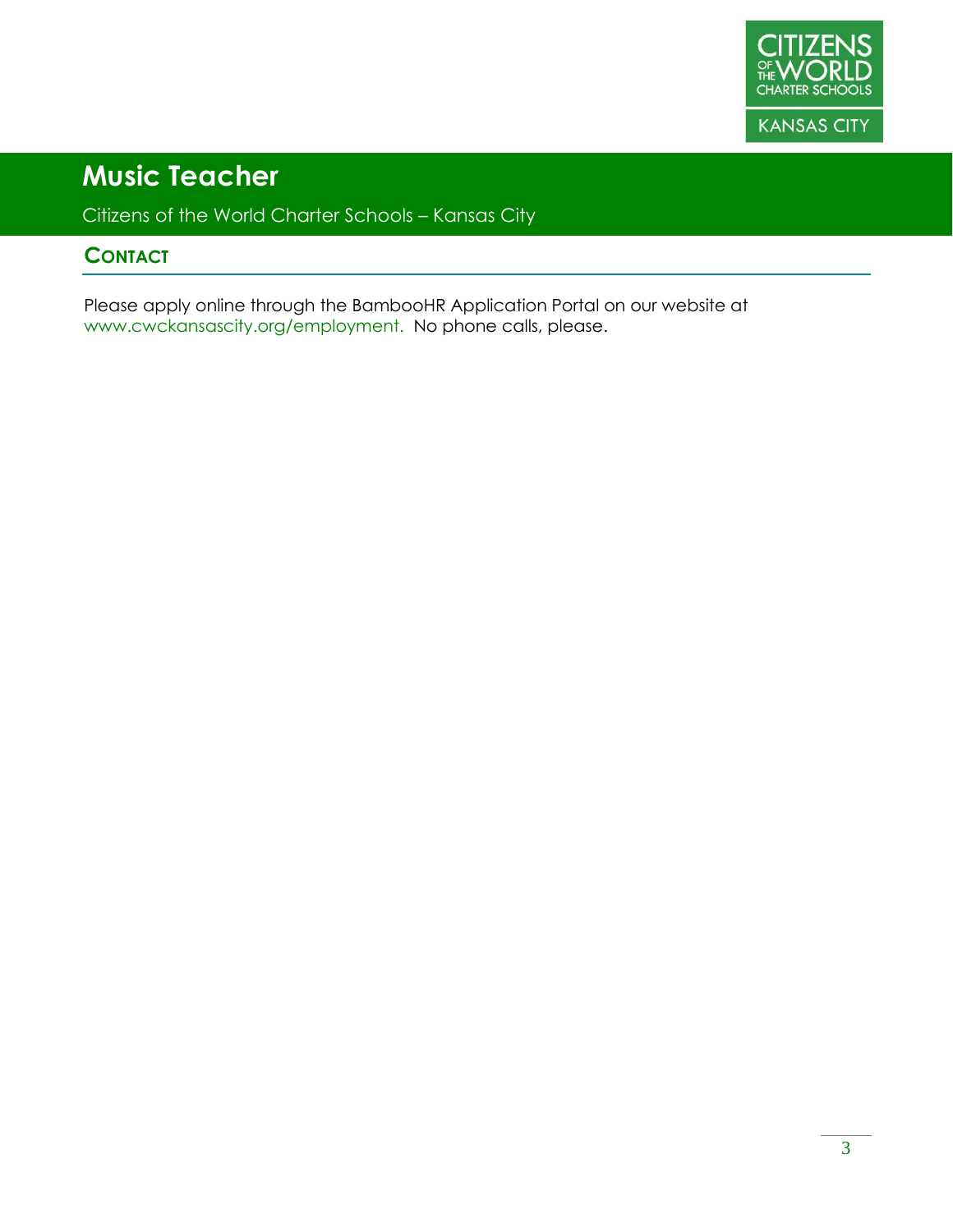

### Citizens of the World Charter Schools – Kansas City

### **EMPLOYEE VALUE PROPOSITION**

| <b>Who We Are</b>                                                                                                                                                                                                                                                                                                                                 | <b>Who You Are</b>                                                                                                                                                                                                                                                                                                                                                                             |
|---------------------------------------------------------------------------------------------------------------------------------------------------------------------------------------------------------------------------------------------------------------------------------------------------------------------------------------------------|------------------------------------------------------------------------------------------------------------------------------------------------------------------------------------------------------------------------------------------------------------------------------------------------------------------------------------------------------------------------------------------------|
| We are an intentionally diverse and<br>welcoming community.<br>CWCKC was founded on a belief that we<br>live in a richly diverse world and that<br>diversity makes our experience better.                                                                                                                                                         | You value <b>diversity</b> in all its<br>dimensions and are excited to be<br>part of a school community where<br>that diversity is <b>authentically</b><br>encouraged and celebrated.<br>You understand that <b>identity</b> is an<br>important part of who we are - for<br>both adults and students.                                                                                          |
| We believe education is about more than<br>test scores.<br>Student learning matters and goes<br>beyond just academics. Our teachers<br>focus on the whole child by building our<br>students' socio-emotional skills and<br>helping them develop a deeper<br>understanding of themselves.                                                          | You know that academic learning<br>is important and have experience<br>helping students develop their<br>socio-emotional skills.<br>You understand how to <b>balance</b><br>$\bullet$<br>academic rigor with the<br>development of the whole child.                                                                                                                                            |
| Our teaching approach centers students'<br>interests and needs within projects and<br>real-world experiences.<br>We strive to provide learning experiences<br>that are meaningful and make a<br>difference in our school and community.<br>Our teachers engage students in projects<br>based on their interests and individual<br>learning needs. | You are excited about designing<br>$\bullet$<br>project-based learning<br>experiences for students grounded<br>in their interests, experiences, and<br>identity.<br>You value students constructing<br>$\bullet$<br>their own learning to develop a<br>deeper understanding of the world<br>around them.<br>You <b>embrace</b> creativity and risk-<br>$\bullet$<br>taking in lesson planning. |